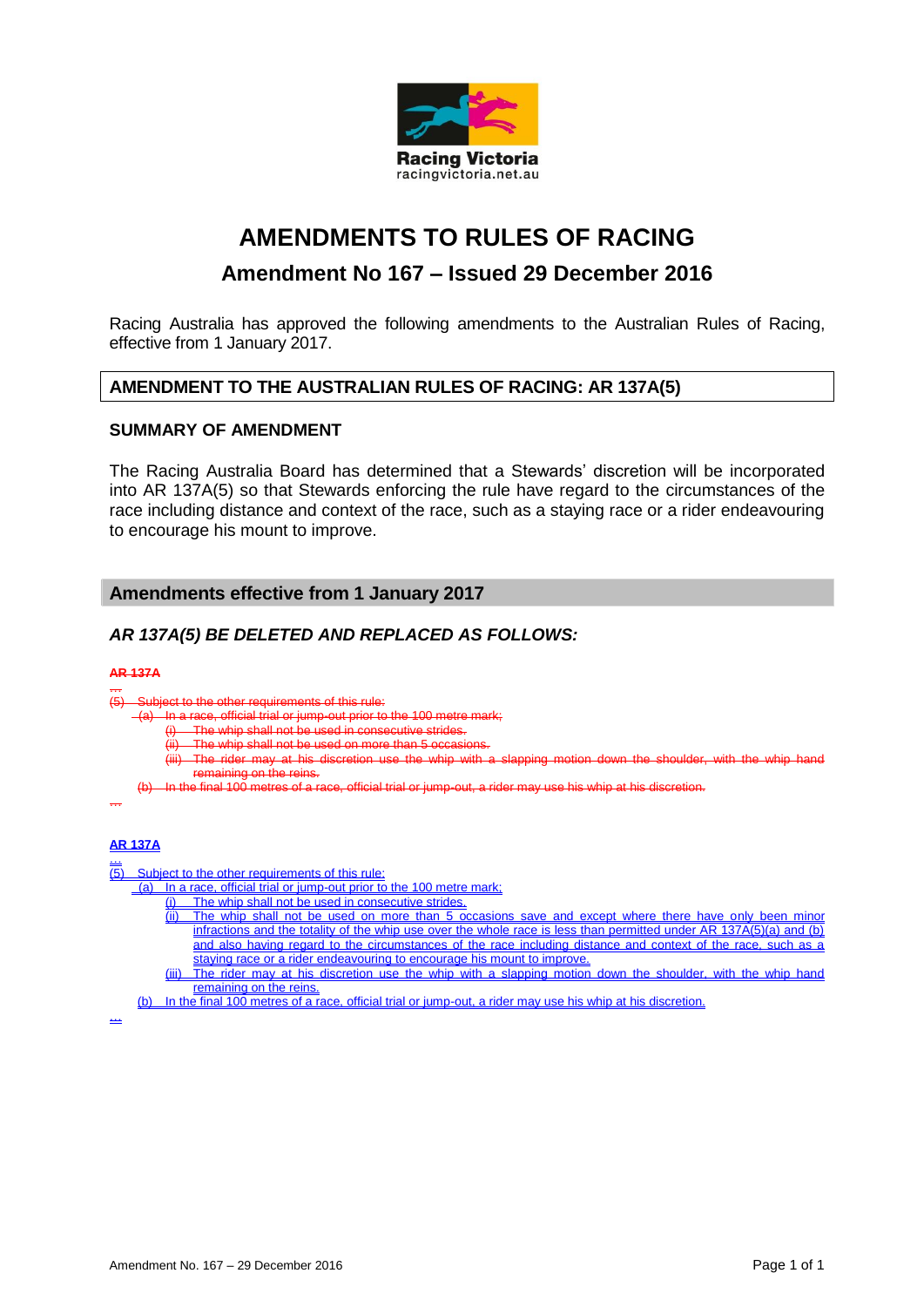## **AMENDMENT TO THE AUSTRALIAN RULES OF RACING: AR 1A**

#### **SUMMARY OF AMENDMENT**

The definition of "A Class Five Race" as it is currently shown in the Australian Rules of Racing has been reviewed.

It has always been the intent of the definition and the practical application that a multiple 2 year-old Listed winner is an Open Class horse and ineligible to run in both Class Five and Class Six races.

Racing Australia has resolved that the definition of a Class Five Race under AR 1A should be amended by adding the additional wording from the definition of a Class Six Race.

#### **Amendments effective from 1 January 2017**

### *AR 1A CLASS FIVE RACE BE DELETED AND REPLACED AS FOLLOWS:*

**A CLASS FIVE RACE** is one restricted to horses which, at the time of starting, have not won more than five races on the flat, provided that in determining the eligibility of any horse no account shall be taken of any wins in Class A, Class B or Trophy races, other than a win as a Maiden horse.

Further provided that, notwithstanding the foregoing provisions, the winner of either of the following races shall be ineligible:

(a) any Group Race; or

(b) any Listed Race or Restricted Listed Race in which horses older than 2YO could run.

**A CLASS FIVE RACE** is one restricted to horses which, at the time of starting, have not won more than five races on the flat provided that, in determining the eligibility of any horse, no account shall be taken of any wins in Class A, Class B or Trophy races other than a win as a Maiden horse.

Further provided that, notwithstanding the foregoing provisions, the winner of the following races shall be ineligible:

(a) any Group Race; or

(b) any Listed Race or Restricted Listed Race in which horses older than 2yo could run; or (c) more than one Listed Race or Restricted Listed Race in which 2yos only could run.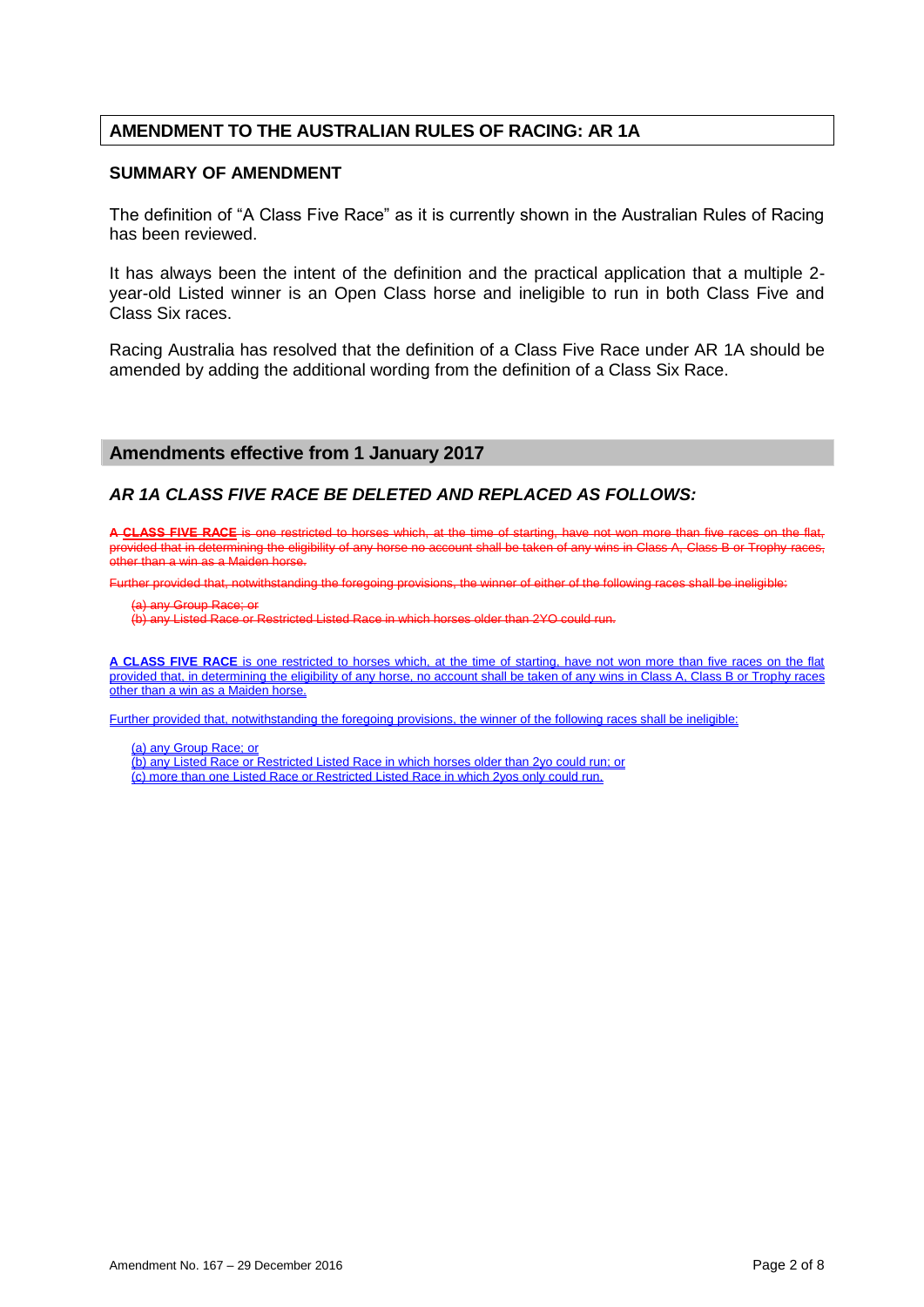## **AMENDMENT TO THE AUSTRALIAN RULES OF RACING: AR 28**

#### **SUMMARY OF AMENDMENT**

Recent cases of fraudulent behaviour have highlighted the issue of secret commissions.

Those cases have been dealt with under the current Rules of Racing relating to dishonest, corrupt and fraudulent behaviour. However, the Board of Racing Australia has decided to introduce a new rule which specifically relates to secret commissions.

The rule will apply to all persons involved in the selling and trading of Thoroughbreds.

Any such person must not receive, solicit or offer any payment or benefit that has not been fully disclosed and consented to by all parties involved in the ownership, sale and purchase of that horse.

#### **Amendments effective from 1 January 2017**

### *AR 28 BE ADDED AS FOLLOWS:*

### **AR 28**

(1) This rule applies to: (a) any person bound by these Rules (**person**); and (b) any Named Horse or Unnamed Horse (for the purpose of this rule, "relevant horse"). (2) Any person who is in any way party to or involved in the sale of a relevant horse, must not, directly or indirectly: (a) seek or solicit from any person for himself or herself or for any other person any benefit; (b) receive for himself or herself or for any other person or entity any benefit, *unless* the person has first: (i) fully disclosed, in writing, to the registered owner(s) of the relevant horse that the person: A. will be seeking or soliciting for himself or herself or for any other person a benefit; B. will receive for himself or herself or for any other person a benefit; and (ii) obtained the written consent of more than 75% of the registered ownership to seek or solicit, and/or to receive, the benefit. (3) Any person who is in any way party to or involved in the purchase of a relevant horse, must not, directly or indirectly: (a) seek or solicit from any person for himself or herself or for any other person any benefit; (b) receive for himself or herself or for any other person or entity any benefit; (c) offer to provide, or provide, to any vendor of the relevant horse, or to any other person (including a person acting, or purporting to act, on behalf of the vendor), any benefit in connection with the sale of the horse; *unless* the person has first: (i) fully disclosed, in writing, to the prospective purchaser(s) of the relevant horse that the person will: A. be seeking or soliciting for himself or herself or for any other person a benefit; B. receive for himself or herself or for any other person a benefit; C. be offering to provide to any vendor of the relevant horse, or to any other person (including a person acting, or purporting to act, on behalf of the vendor), a benefit in connection with the sale of the horse; and (ii) obtained the written consent of more than 75% of the prospective purchasers to seek or solicit, to receive and/or to provide, the benefit. (4) Where, in the course of one transaction, a person acts, or purports to act, on behalf of both: (a) a registered owner (or owners) of a relevant horse in connection with the sale of a relevant horse; and (b) a purchaser (or purchasers) of a relevant horse in connection with the purchase of the same relevant horse, that person must comply with the provisions of both sub-rules (2) and (3). (5) For the purpose of the consent required by AR 28(2)(ii) and AR 28(3)(ii), consent shall be deemed to have been given by a person where that person fails to provide reasonable notice of dissent in writing within 72 hours of receiving the written disclosure pursuant to AR 28(2)(a)(i) or AR 28(3)(i). (6) For the purpose of this rule: (a) "benefit" includes any valuable consideration, rebate, commission, gratuity, profit, fee, benefit or payment of any kind, whether direct or indirect, and to be provided at any time; (b) a reference to the sale and/or purchase of a relevant horse includes the sale or purchase of a share or beneficial interest in that horse.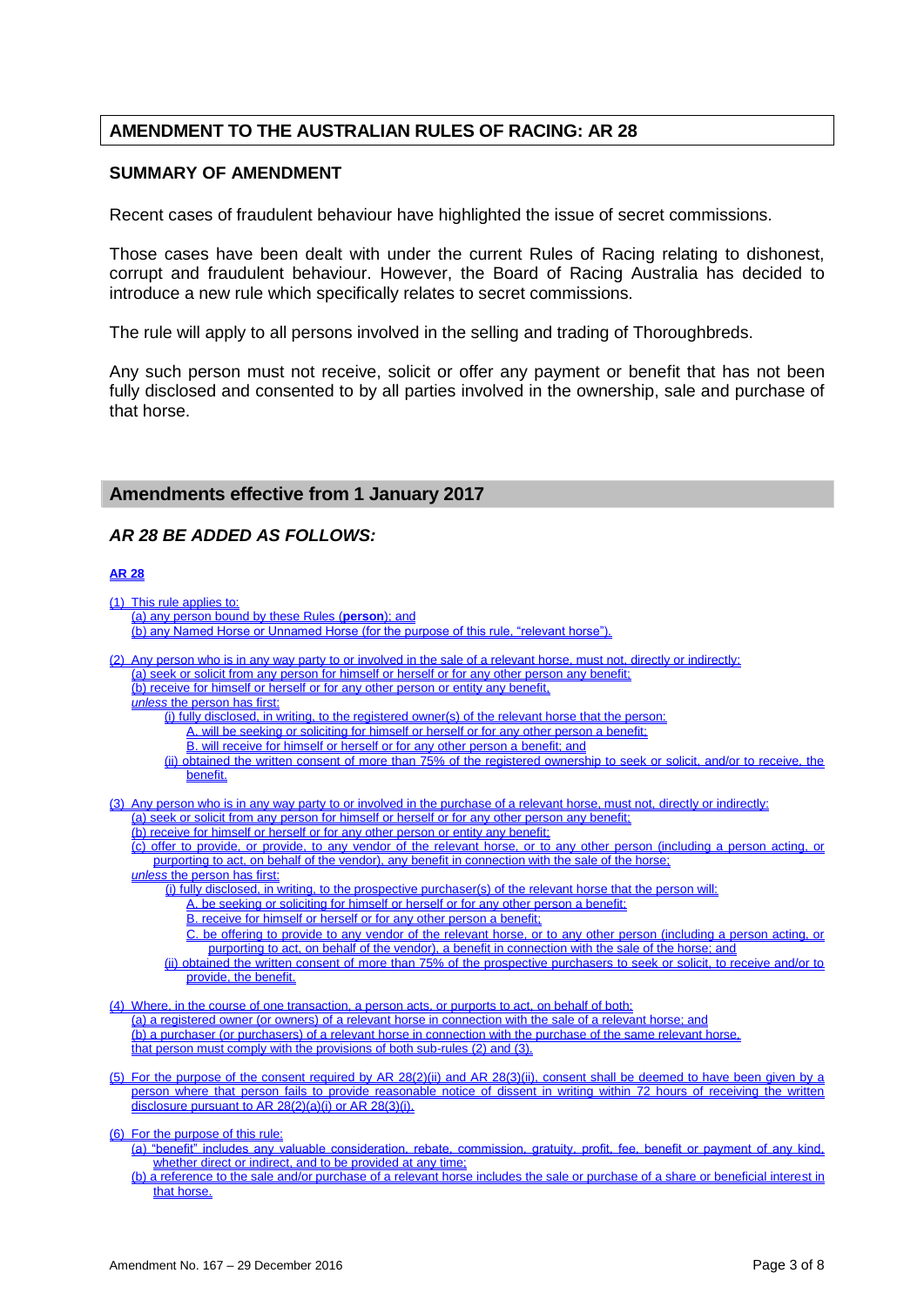- (7) The purchase price of a relevant horse must be disclosed on the relevant Transfer of Ownership form lodged with the relevant Principal Racing Authority, with such disclosure being made on the Transfer of Ownership form prior to any of the outgoing or incoming owners signing that form.
- (8) The Principal Racing Authority (or in the case of Tasracing, the delegated Stewards) may, at any time, require any person who is party to or involved, directly or indirectly, in the sale or purchase of a relevant horse to provide full details as they may require of such sale including, without limitation, the purchase price and any benefits.

(9) Any person who refuses or fails to comply with any requirement of this rule may be penalised.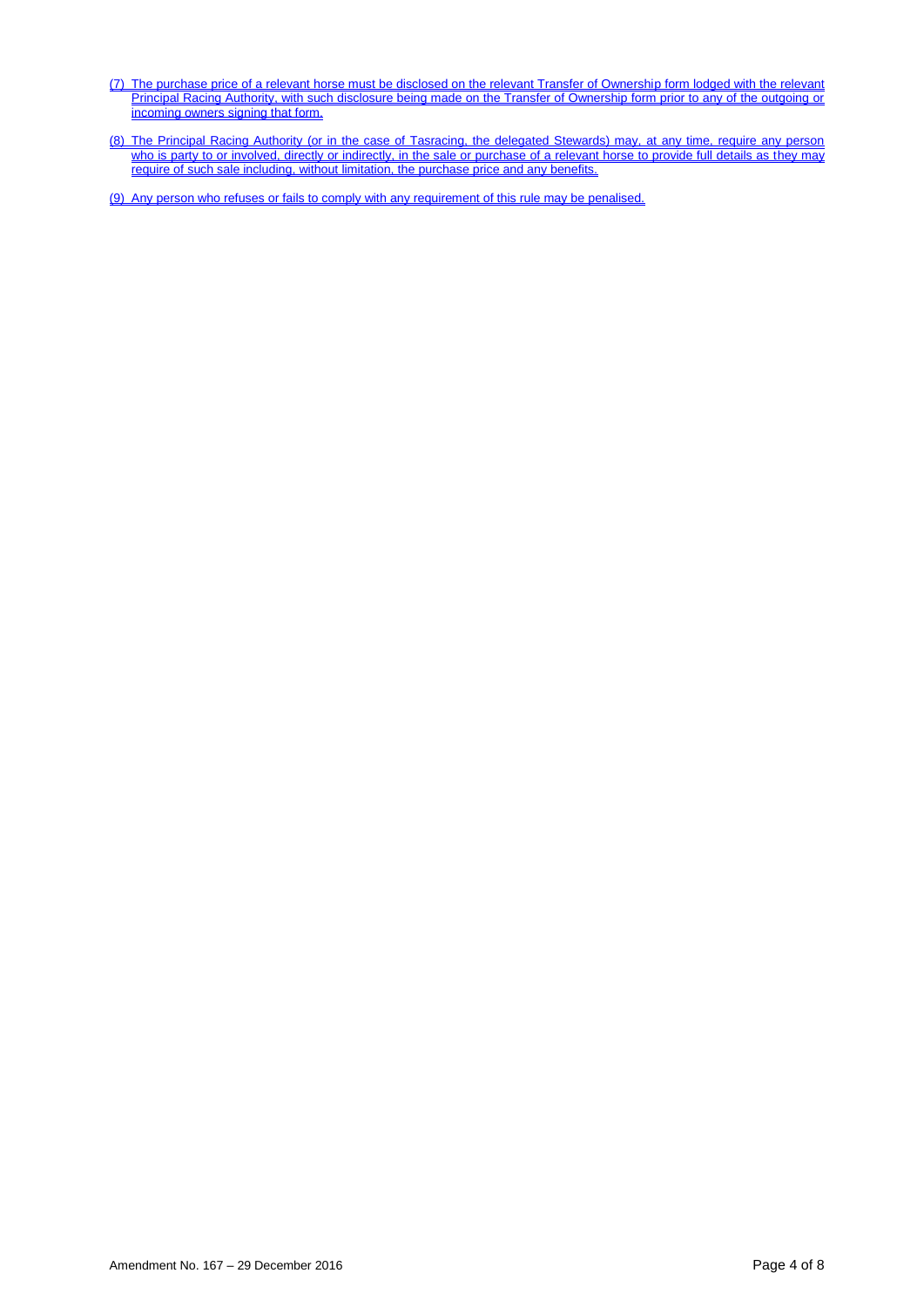## **AMENDMENT TO THE AUSTRALIAN RULES OF RACING: AR 69(c)**

#### **SUMMARY OF AMENDMENT**

ASIC has announced that the maximum number of members in a registered syndicate will increase from 20 to 50.

### **Amendments effective from 1 January 2017**

### *AR 69(c) BE AMENDED AS FOLLOWS:*

**AR 69** Subject to AR 69F, a horse shall not be entered or raced except by:

(a) A natural person, or a combination of not more than twenty natural persons.

(b) A syndicate.

 $(c)$  A combination of one or more registered syndicates and/or natural persons totalling in all not more than ten fifty.

Provided the syndicate has been registered in accordance with the Rules of Racing and complies with the Regulations.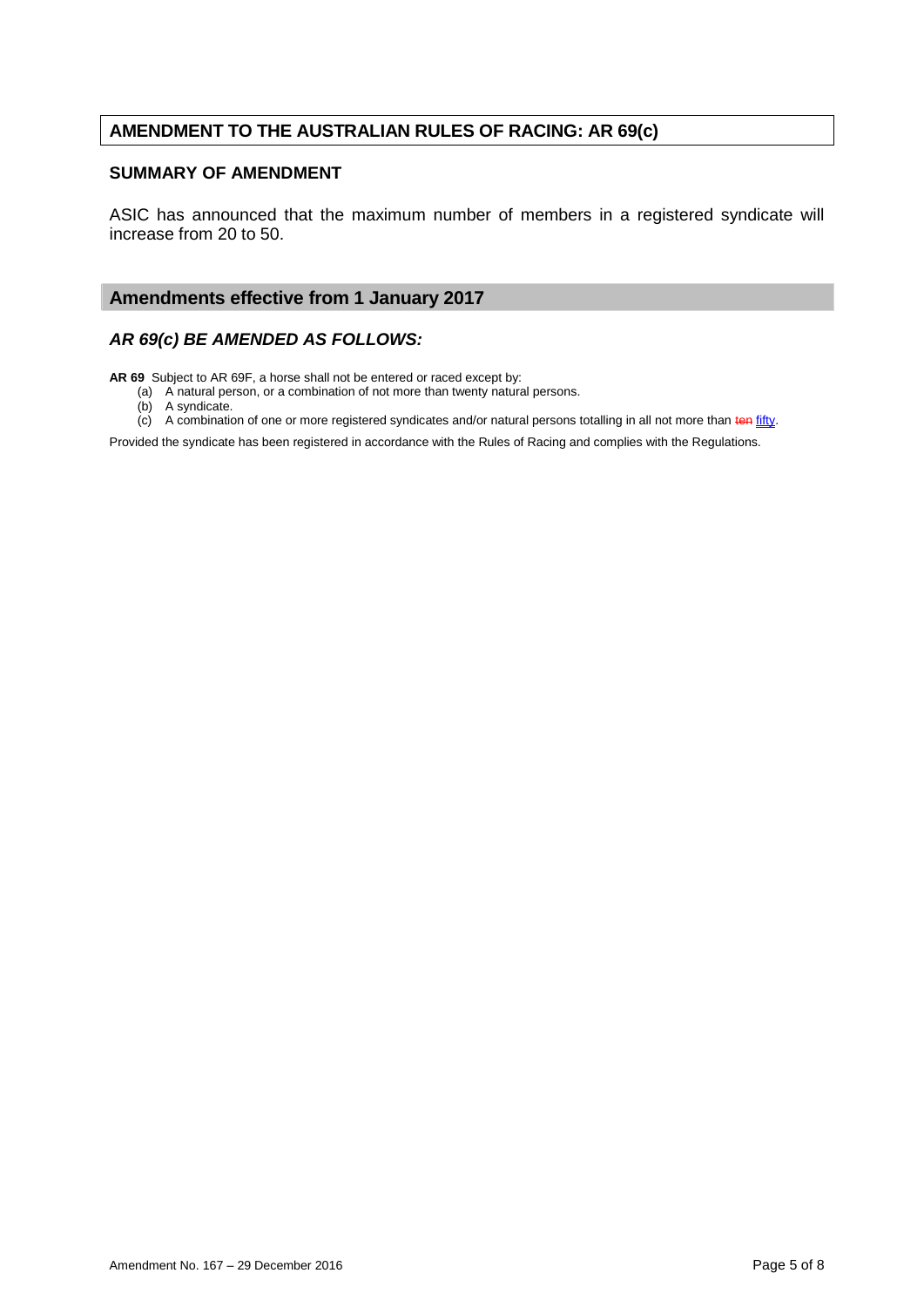The Racing Victoria Board has approved the following amendments to the Victorian Local Rules of Racing, effective from 1 January 2017.

### **AMENDMENT TO THE LOCAL RULES OF RACING:**

#### **SUMMARY OF AMENDMENT**

Both the Racing Victoria Board and the Integrity Council have previously supported in-principle, the development of rules to address misconduct towards racing officials and integrity processes.

A detailed discussion paper was submitted to the Council's meeting of 5 December and recommended the introduction of two new rules prohibiting intimidating, abusive or threatening conduct against racing officials.

The Council reviewed and endorsed the following rule amendments:

#### **Amendments effective from 1 January 2017**

#### *FIRST LISTED LR 66AA BE RENUMBERED LR 66A AS FOLLOWS:*

#### **LR 66AA Electric Apparatus**

**…**

#### **LR 66A Electric Apparatus**

For the purposes of AR 175(hh):

- (a) where an electric apparatus is designed to deliver an electric shock to a person or animal, it shall be deemed to be capable of affecting the performance of a horse in a race or training gallop,
- (b) the Stewards may give written permission for a person to possess an electric apparatus under such conditions as they see fit.

## *LR 66AA AND LR 66AB BE ADDED AS FOLLOWS:*

#### **LR 66AA No intimidating or abusive conduct**

A person must not, at any time or for any purpose:

a. engage in any form of intimidation or abusive conduct (either physical, verbal or otherwise), in any way related to racing, of:

- i. any Steward, Official, or employee or officer of Racing Victoria;
- ii. any person representing Racing Victoria and/or its employees or officers;
- iii. any employee or officer of a Club or Association;<br>iv. the Racing Appeals and Disciplinary Board, any
	- the Racing Appeals and Disciplinary Board, any member of the Board; or
- v. any person who is, or may be, a witness in any investigation, inquiry or disciplinary proceeding under the Rules; or

b. encourage, incite, provoke or procure any other person on their behalf, to engage in any form of intimidation or abusive conduct (either physical, verbal or otherwise), in any way related to racing, of:

- any Steward, Official, or employee or officer of Racing Victoria
- ii. any person representing Racing Victoria and/or its employees or officers;
- iii. any employee or officer of a Club or Association;<br>iv. the Racing Appeals and Disciplinary Board, any in
	- the Racing Appeals and Disciplinary Board, any member of the Board; or
- v. any person who is, may be, or has been a witness in any investigation, inquiry or disciplinary proceeding under the Rules.

#### **LR 66AB No threatening conduct**

A person must not:

- a. make any express, implied, conditional or unconditional threat (whether physical, verbal or otherwise), in any way related to racing, toward:
	- i. any Steward, Official, or employee or officer of Racing Victoria;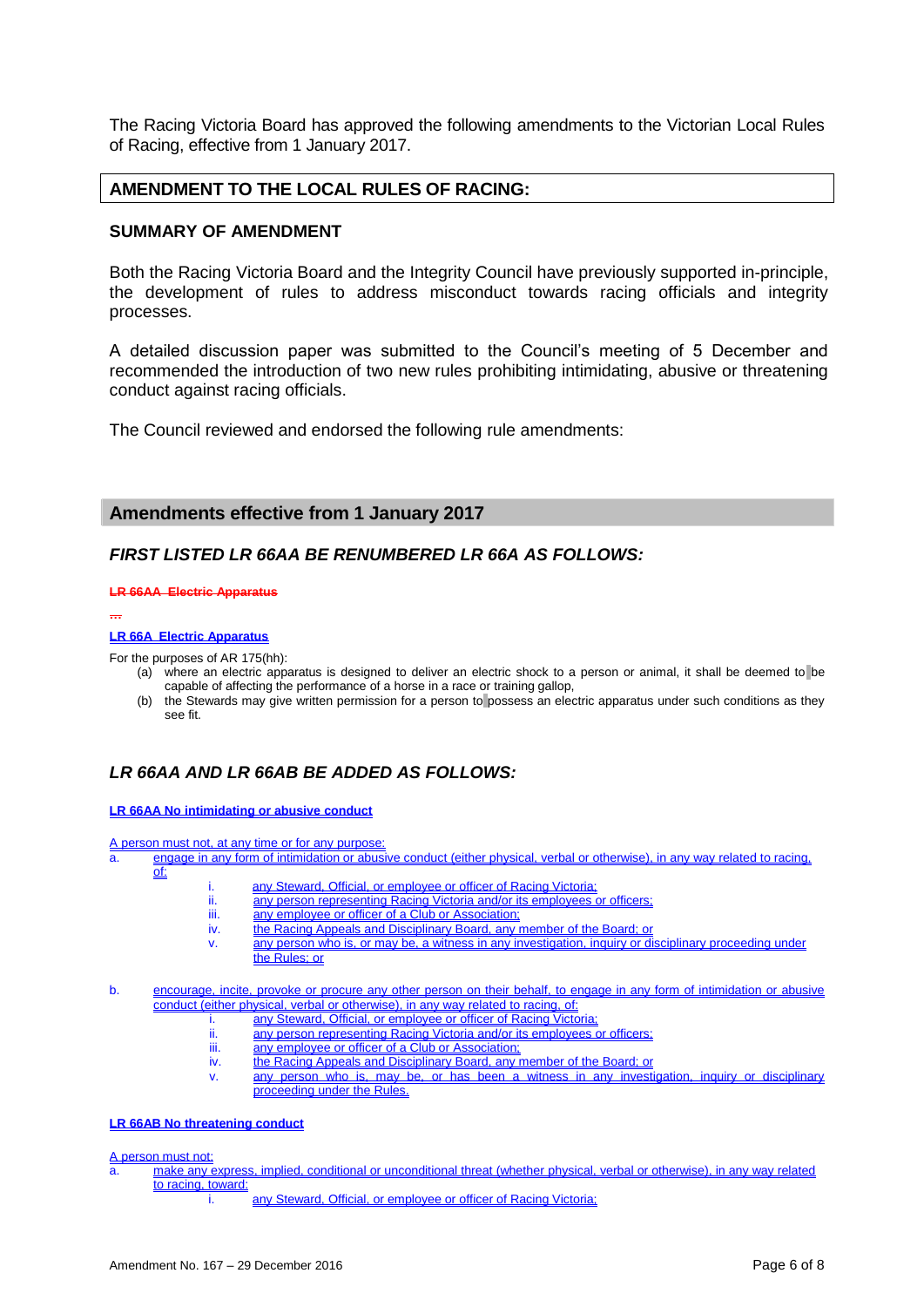- ii. any person representing Racing Victoria and/or its employees or officers;<br>iii. any employee or officer of a Club or Association:
- iii. any employee or officer of a Club or Association;<br>iv. the Racing Appeals and Disciplinary Board, any r
- iv. the Racing Appeals and Disciplinary Board, any member of the Board; or any person who is, may be, or has been a witness in any investigation, in
- any person who is, may be, or has been a witness in any investigation, inquiry or disciplinary proceeding under the Rules.
- b. encourage, incite, provoke or procure any other person on their behalf, to make any express, implied, conditional or unconditional threat (whether physical, verbal or otherwise), in any way related to racing, toward:
	- i. any Steward, Official, or employee or officer of Racing Victoria;<br>ii. any person representing Racing Victoria and/or its employees o
	- ii. any person representing Racing Victoria and/or its employees or officers;<br>iii. any employee or officer of a Club or Association:
	- iii. any employee or officer of a Club or Association;<br>iv. the Racing Appeals and Disciplinary Board, any r
		-
	- iv. the Racing Appeals and Disciplinary Board, any member of the Board; or v. any person who is, may be, or has been a witness in any investigation, in any person who is, may be, or has been a witness in any investigation, inquiry or disciplinary proceeding under the Rules.

#### *CURRENT LR 66A BE RENUMBERED LR 66AC AS FOLLOWS:*

**LR 66A Person employed must not lay a horse**

**…**

#### **LR 66AC Person employed must not lay a horse**

For the purposes of AR 175B(2) a person employed by a trainer in connection with the training or care of racehorses includes any person registered in accordance with LR 39B and any reference to employment includes a reference to such registration.

### *CURRENT SECOND LISTED LR 66AA BE RENUMBERED LR 66AD AS FOLLOWS:*

#### **LR 66AA Prohibition on betting with Non-Approved Wagering Service Providers**

**…**

#### **LR 66AD Prohibition on betting with Non-Approved Wagering Service Providers**

- (1) A person bound by these Rules must not:
	- (a) place a bet (including any lay bet) on Victorian thoroughbred racing with a Non-Approved Wagering Service Provider; or
	- (b) have a bet (including any lay bet) placed on his or her behalf, or otherwise have an interest in a bet placed, on Victorian thoroughbred racing with a Non-Approved Wagering Service Provider.
- (2) Where the Stewards reasonably suspect that a person bound by these Rules has, or may have, placed a bet on Victorian thoroughbred racing with a Non-Approved Wagering Service Provider:
	- (a) the Stewards may direct the person to produce, and the person must produce, all relevant documents and devices, including but not limited to, the person's computer, mobile telephone, and betting records; and
	- (b) the Stewards may direct the person to provide, and the person must provide, the Stewards with access to the account (or accounts) with the Non-Approved Wagering Service Provider used by or on behalf of the person, including any username, password or other security information.
- (3) For the purpose of this Rule, Non-Approved Wagering Service Provider:
	- (a) means a wagering service provider, as defined in section 1.3 of the *Gambling Regulation Act 2003* (Vic) (**GR Act**)) which did not hold, at the time the relevant bet or bets were placed, approval from Racing Victoria to publish, use or otherwise make available in the course of business, in Victoria or elsewhere, a race field (as defined in section 1.3 of the GR Act) in accordance with section 4.2.3C of the GR Act*.*
	- (b) does not include the wagering and betting licensee or the wagering and betting operator (as defined by the GR Act); or
	- (c) does not include a bookmaker licensed by Racing Victoria.